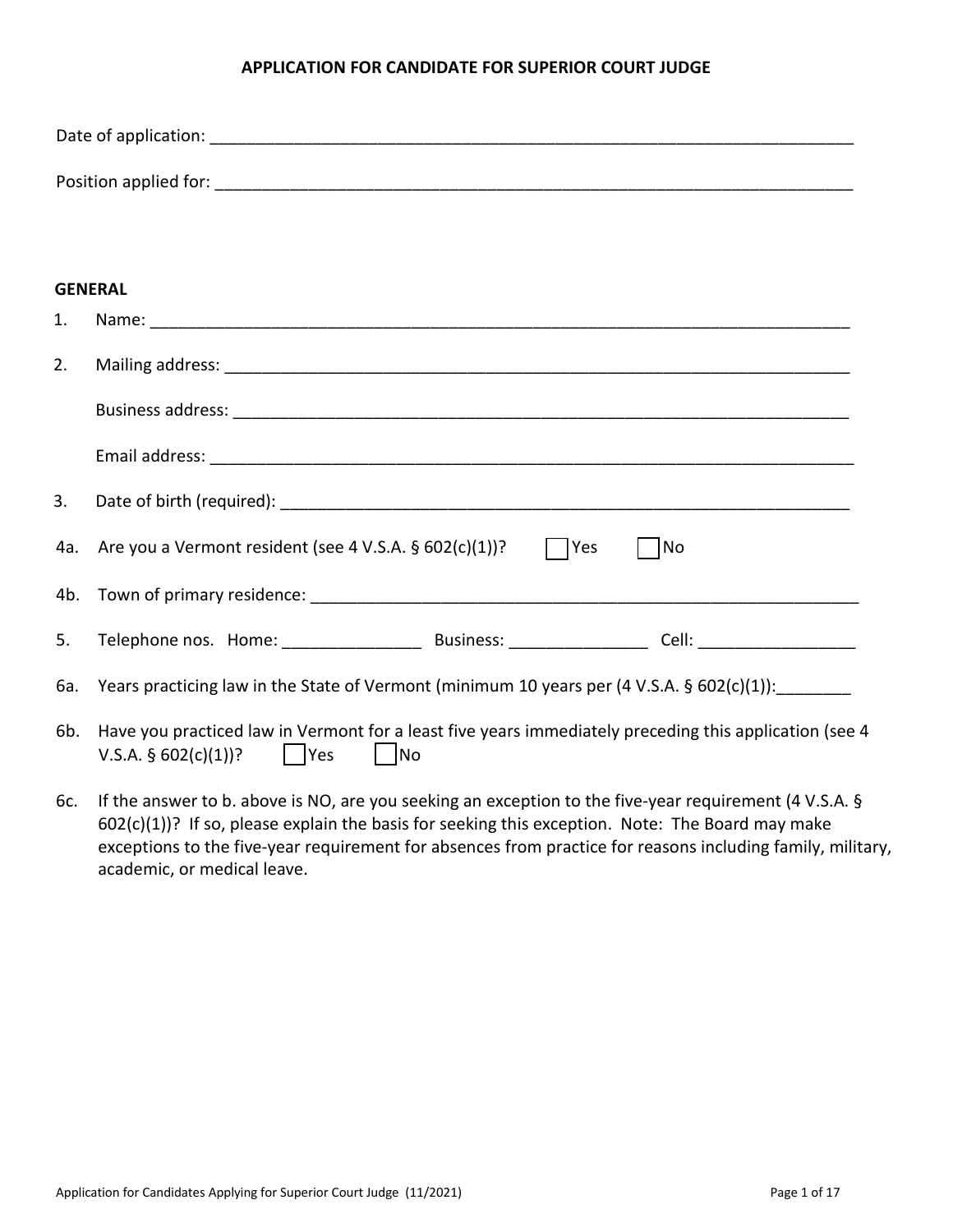#### **EDUCATION**

- 7. List colleges and law schools, dates attended, and degrees or credits received:
- 8. Academic honors at the college or law school level, if any:
- 9. If you clerked for admission to the bar instead of attending law school, please state the dates and for whom you clerked.

#### **PROFESSIONAL ADMISSIONS**

10a. List all courts (including state bar admissions) and administrative bodies having special admission requirements in which you are presently admitted or have previously been admitted to practice, giving the date of admission in each case.

10b. Has your license to practice in any jurisdiction been suspended, revoked, or limited at any time? If so, please provide the date(s) and circumstances that led to such action.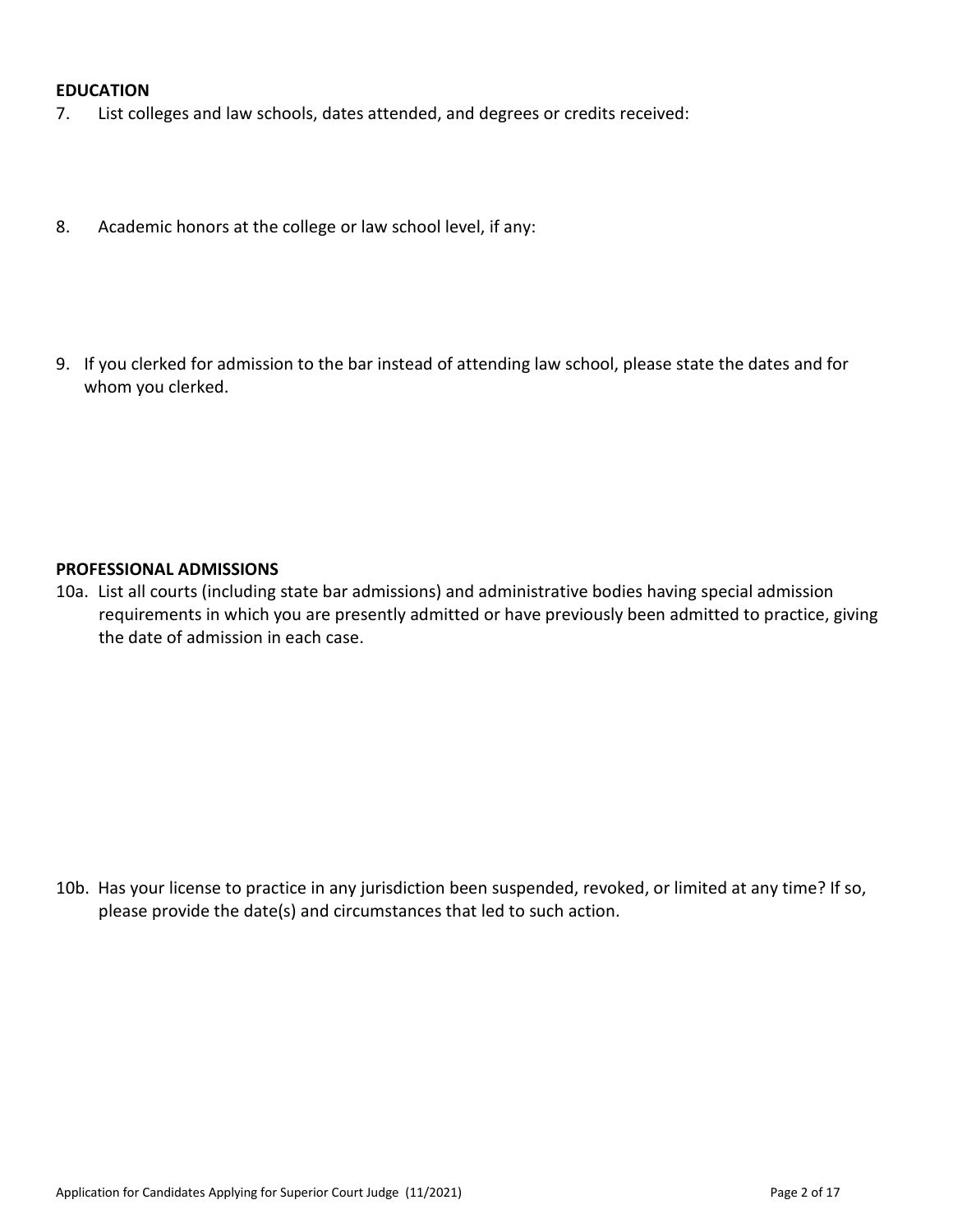## **EMPLOYMENT HISTORY**

11. Please list below, or include an attached resume or curriculum vitae that lists all legal jobs you have held since being admitted to the bar, including name and location of the employing or contracting entity(ies), dates of employment, and title(s).

12. Please list below, or include an attached resume or curriculum vitae that lists the name and location of employing or contracting entity(ies), dates of employment, and title(s) held for any other full-time employment since graduation.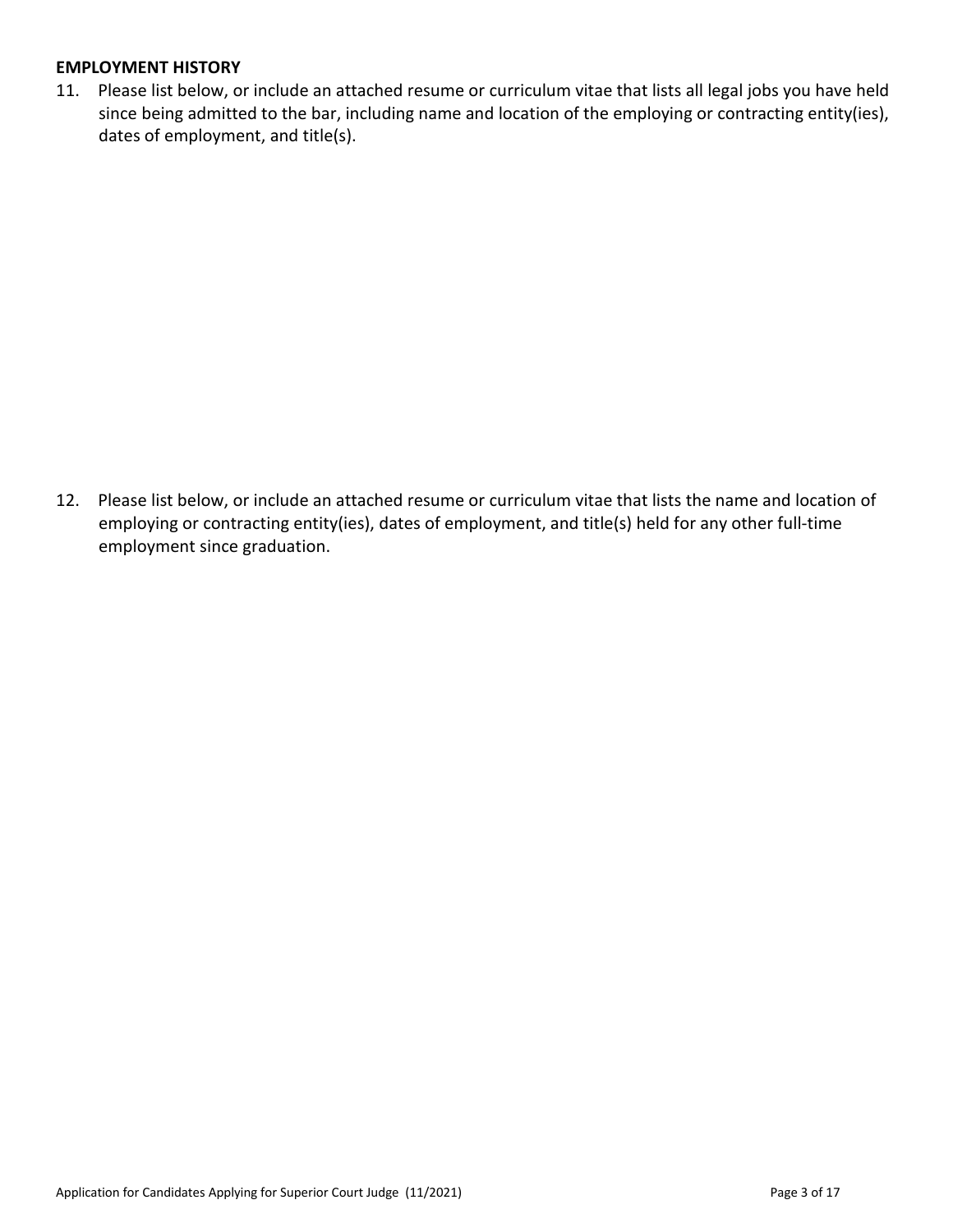## **LEGAL EMPLOYMENT AND EXPERIENCE**

13. Please describe your professional experience in each of the following legal arenas: family, civil, criminal, probate, juvenile, municipal, environmental or other. Include a description of any legal specialties you possess.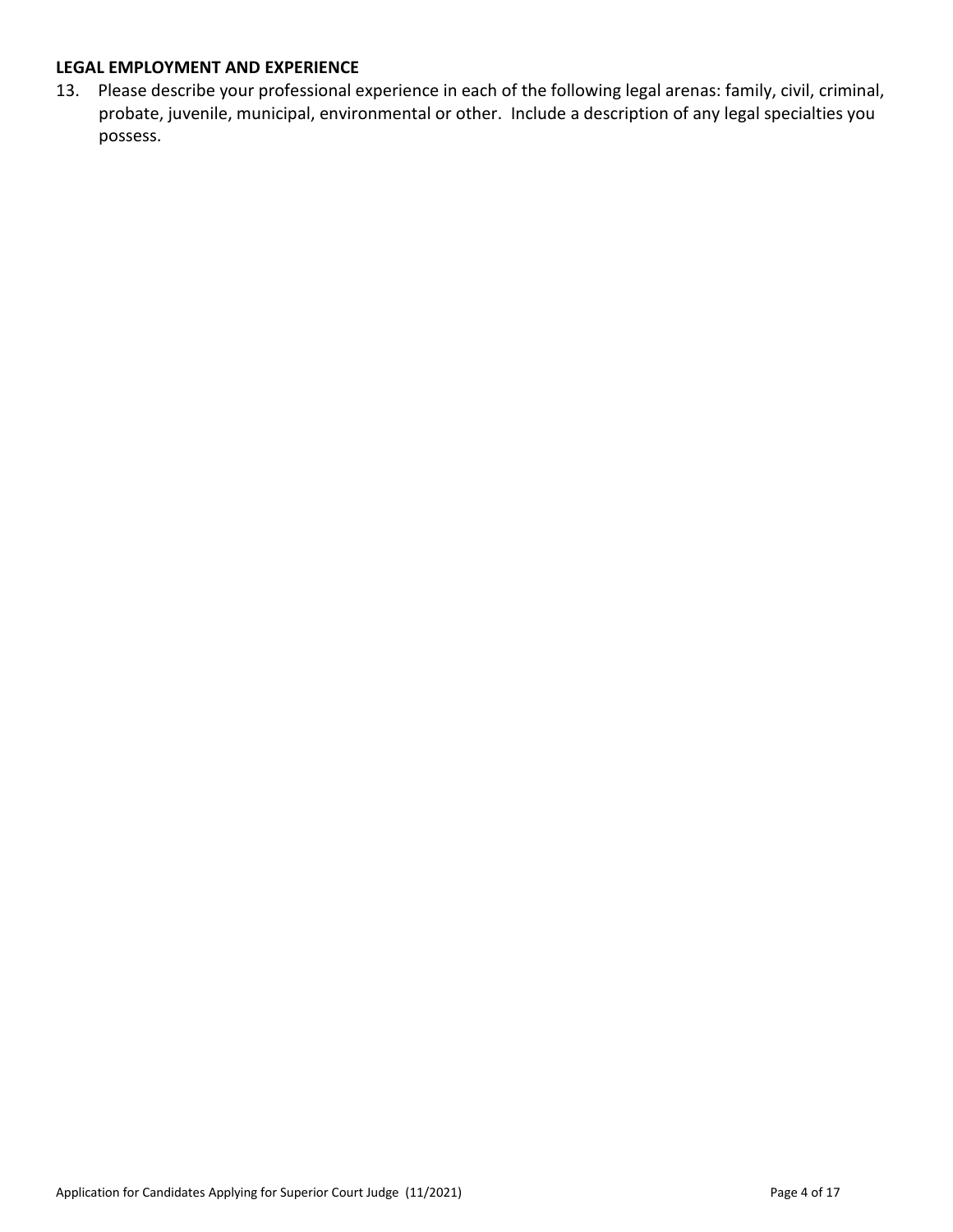14. During the past ten years what percentage of your work experience has involved litigation, including motions, hearings, appellate arguments, administrative hearings, trials, and other contested hearings? Please briefly describe the role you played in the litigation.

15. During the past ten years what percentage of your work experience has involved each of the following:

|    | a. family matters   | % |
|----|---------------------|---|
|    | b. juvenile matters | % |
|    | c. civil matters    | % |
|    | d. criminal matters | % |
|    | e. probate          | % |
|    | f. administrative   | % |
| g. | municipal           | % |
|    | h. environmental    | % |
| i. | other               | % |
|    |                     |   |

16. Please estimate how many evidentiary hearings, including trials, you have participated in and briefly describe your role(s).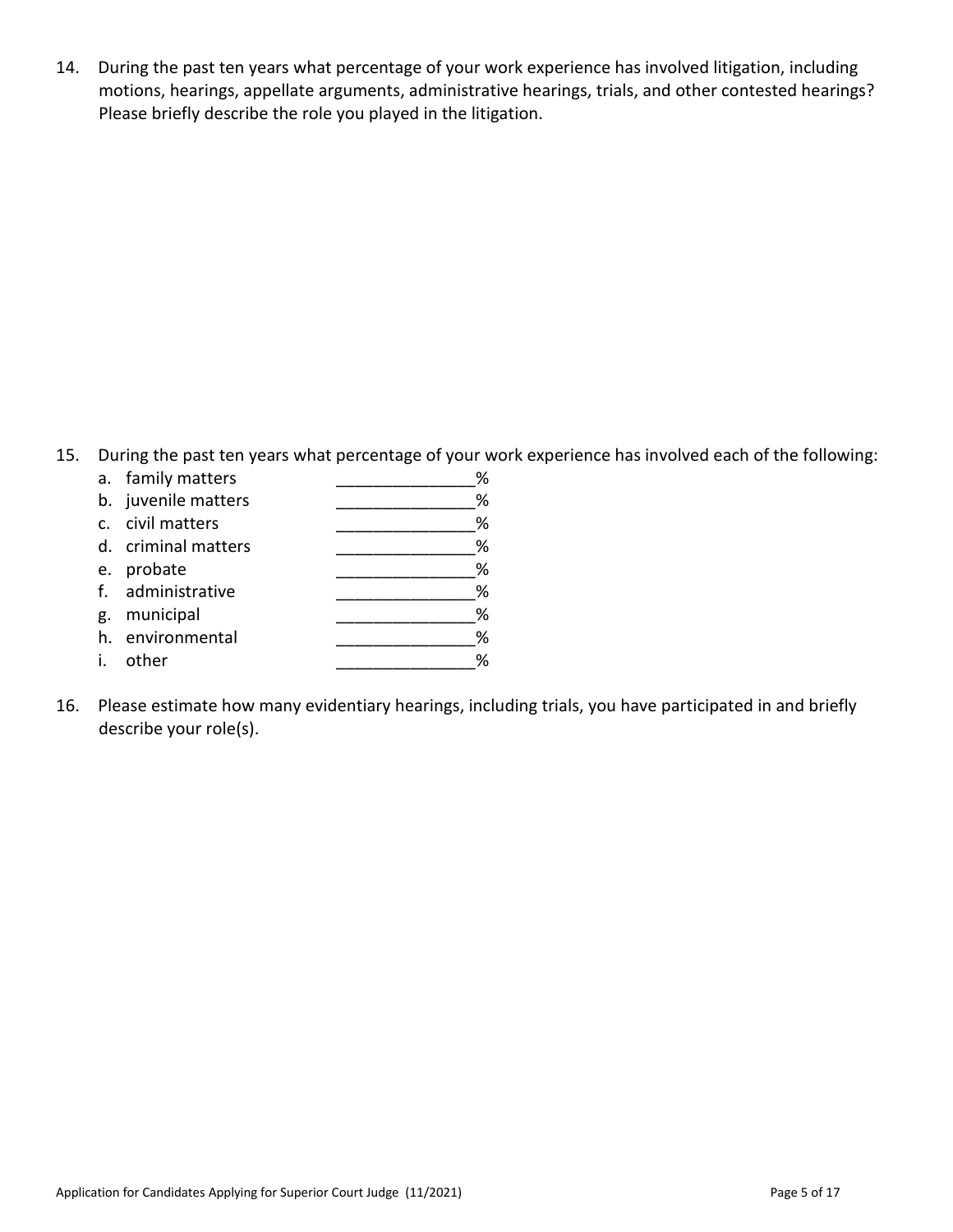17. Estimate the percentage of your total court time spent in each of the above courts over the last ten years.

|    | a. criminal              | % |
|----|--------------------------|---|
|    | b. family                | % |
| c. | civil                    | % |
|    | d. probate               | % |
|    | e. federal trial         | % |
|    | f. federal appellate     | % |
|    | g. Vermont Supreme Court | % |
|    | h. administrative body   | % |
|    | i. environmental court   | % |
| j. | other court              | % |

- 18. Please describe your professional experience in each of the following areas:
	- a. academics, including teaching, presentations, seminars

b. management, including business, law firm, human relations, or other

c. mediation, arbitration, or other dispute resolution

d. writing, including articles, journals, books, etc.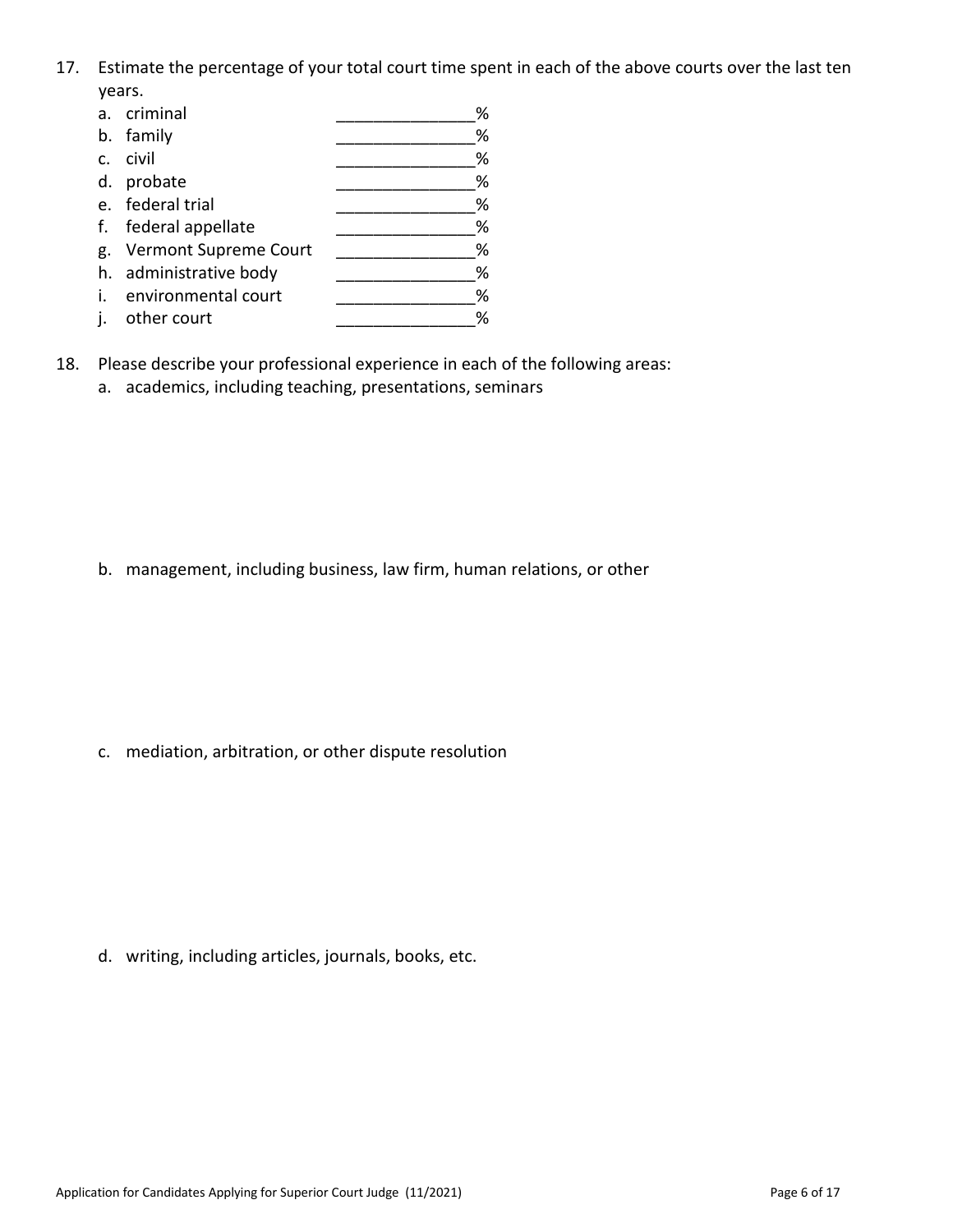19. If not otherwise described above, please describe why you have sufficient trial or other comparable experience that ensures knowledge of the Vermont Rules of Evidence and courtroom procedure (see 4 V.S.A. § 602(d)(9).

## **JUDICIAL EXPERIENCE**

20. Have you ever held judicial office? If so, please state your position, the name of the court(s) and dates of your service.

21. Have you ever served as an Acting Judge or Acting Magistrate in the Vermont court system? If so, please state the courts to which you have been assigned, approximate dates and the approximate number of assignments you have had.

22. Have you ever served as an arbitrator, hearing officer, administrative law judge, or other administrative decision maker? If so, please describe the service and the approximate number of assignments you have had.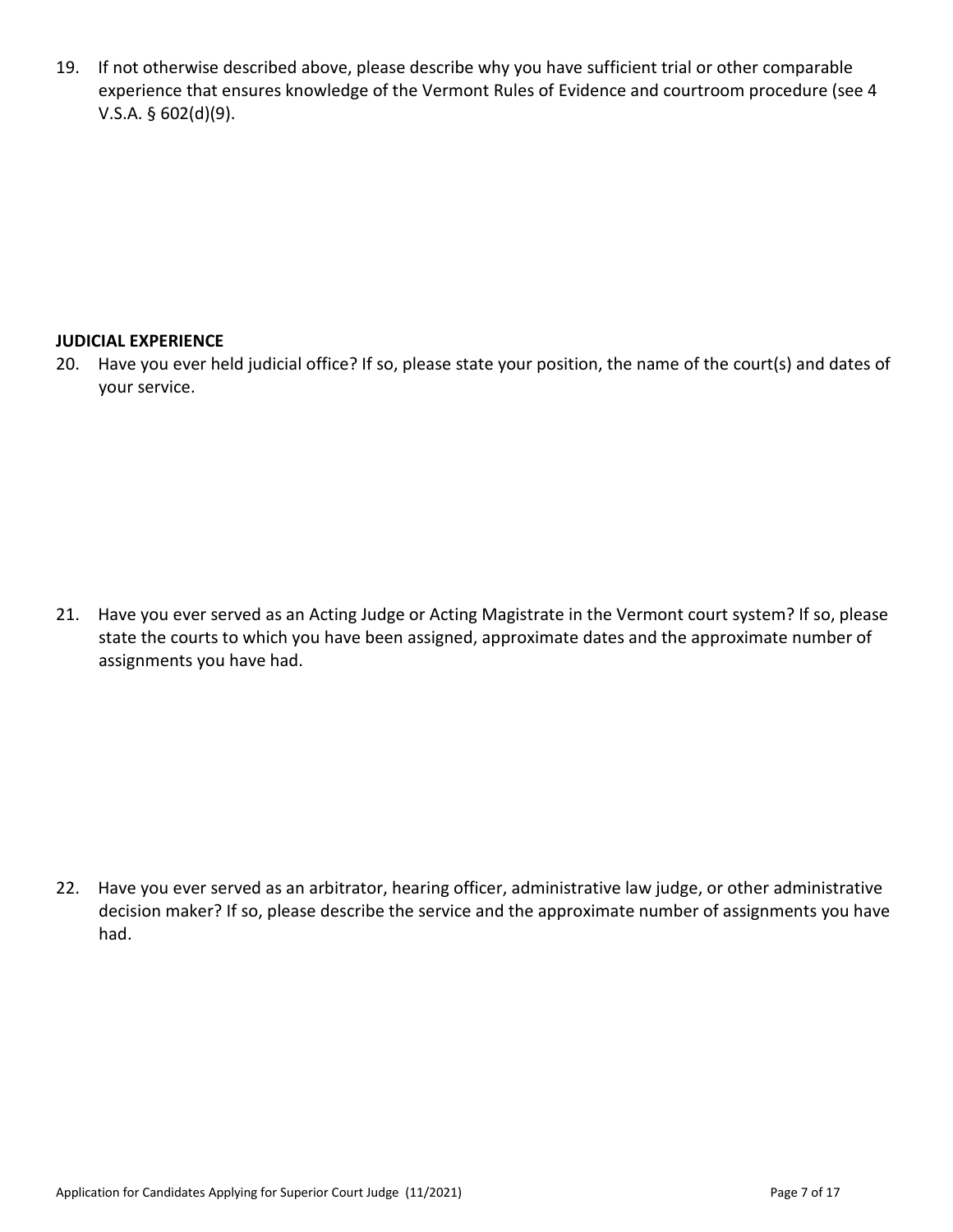23. Please state any quasi-judicial boards or commissions on which you have served, including the name(s) of the agency(ies) for which you served, the position(s) held, the issues under your jurisdiction, and the dates of such service.

- 24. Calculating all of your judicial or quasi-judicial experience, approximately how many times have you:
	- a. prepared a written decision on a contested matter
	- b. issued an oral decision on a contested matter
	- c. handled motions or other contested proceedings \_\_\_\_\_\_\_\_\_\_\_\_\_\_\_\_\_\_\_\_\_\_\_\_\_\_\_\_\_\_
	- d. conducted an evidentiary hearing or proceeding

## **PUBLICATIONS**

25. If you have published any books or articles not identified in response to previous questions, please list them, giving titles, citations, and dates.

## **PROFESSIONAL, CIVIL AND PUBLIC SERVICE**

26. If you have experience as a member of any administrative, legislative, judicial, or regulatory boards, commissions, study committees, or agencies, or any private, corporate or non-profit boards, please list them, giving names and dates served.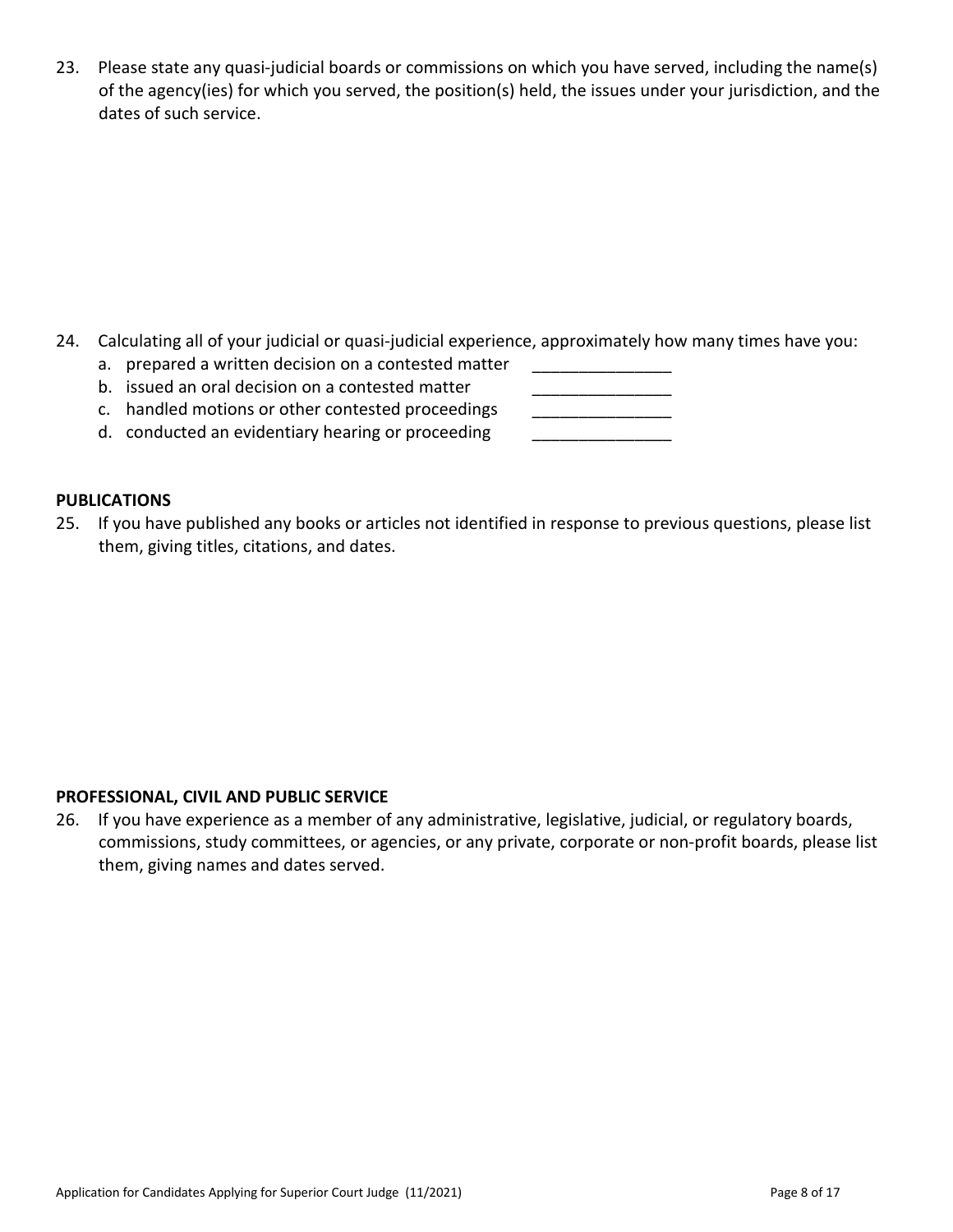27. If you have served as an appointed or elected official in any local, county, state, or federal government position, please provide details and dates.

28. Please list all Bar associations and professional societies of which you are a member, give the titles and dates of any office which you may have held in such groups, and identify committees in which you were active.

29. List any honors, prizes or awards you have received, including the name of the award, the organization granting it, and the date of the award.

30. Please list all other non-profit, community service, or other organizations, of which you have been a board member during the past ten years, including the titles and dates of any offices which you have held in each such organization, and/or any other significant volunteer experience.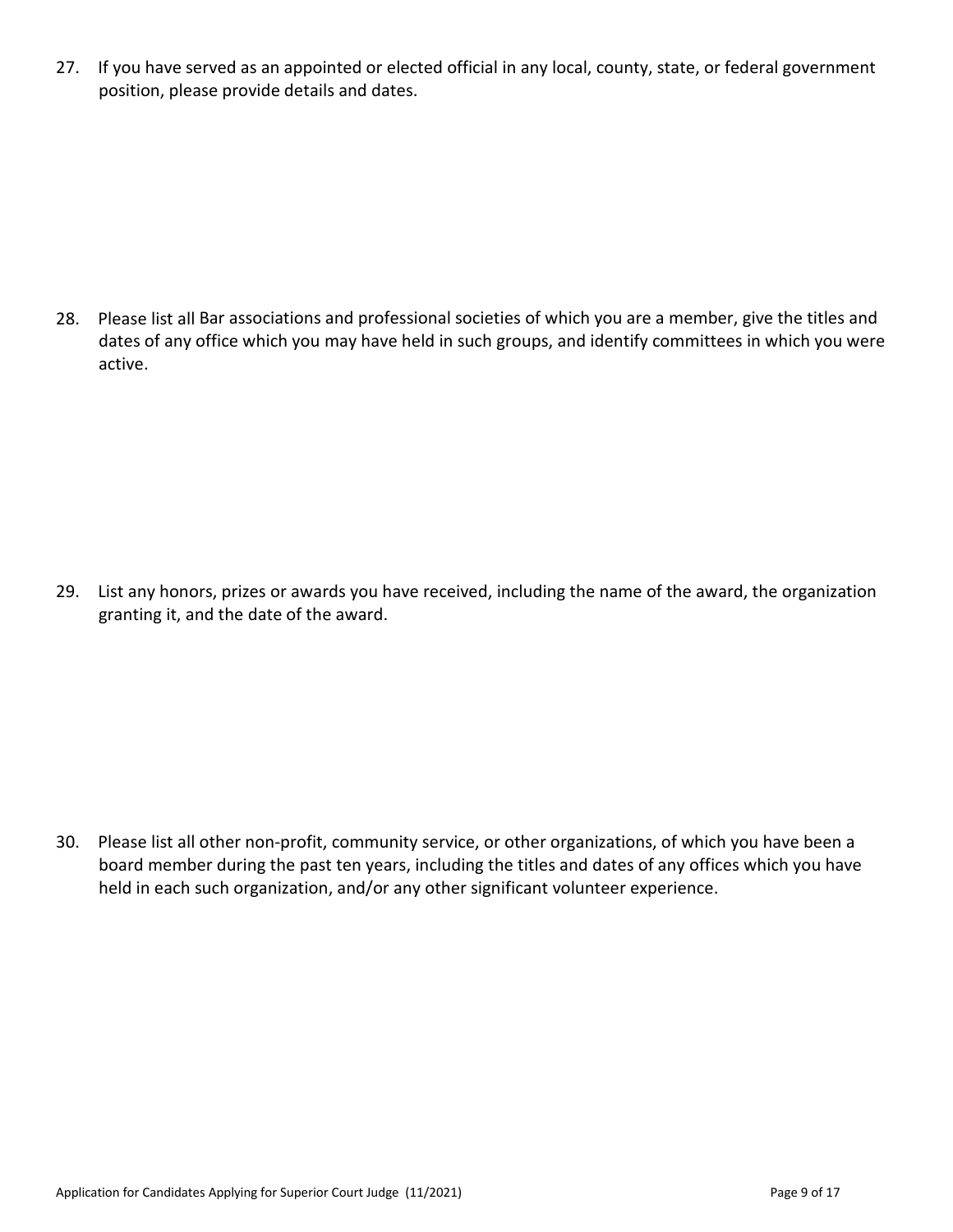#### **POTENTIAL CONFLICTS**

31. Do you have any plans, commitments, or agreements to pursue outside employment, with or without compensation, during your service to the Court? If so, please explain.

32. Do you have any personal or professional relationship(s) which might present conflicts of interest in the position you are seeking? If so, please explain.

33. Identify the categories of litigation and financial arrangements that are most likely to present potential conflicts of interest if you are appointed to the position for which you are applying. Include any deferred income arrangements, stock options, uncompleted contracts, and other future benefits which you expect to derive from current or prior professional relationships.

34. Explain how you will resolve any potential conflict of interest including those identified in questions 32 and 33 above.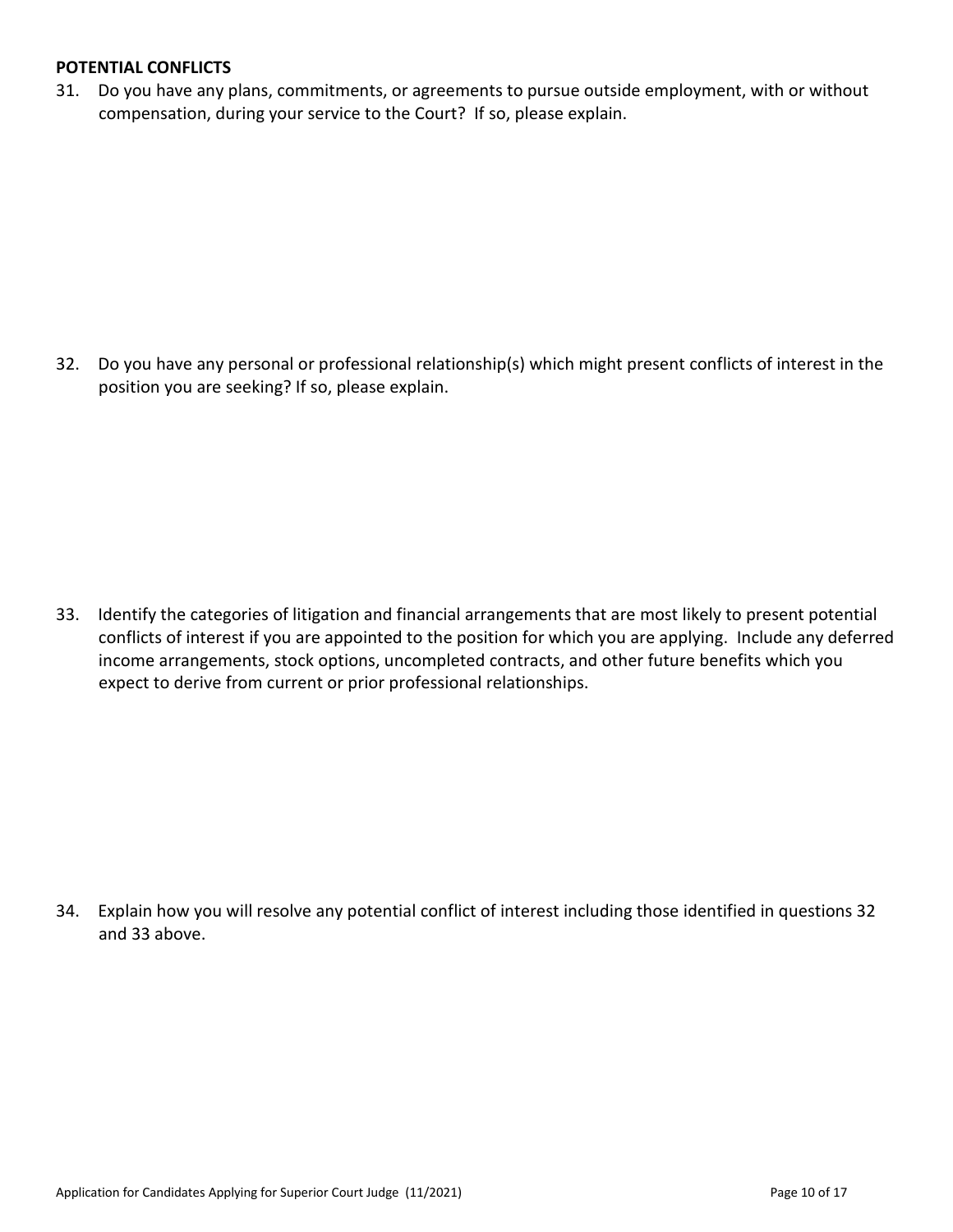#### **MISCELLANEOUS**

35. Have you ever been convicted by federal, state or other law enforcement authorities for a violation of any federal law, state law, or county or municipal law, regulation or ordinance? If so, please give details. Do not include traffic violations, unless it also included a jail sentence. Do not include expunged or sealed convictions. *Please be advised that the Judicial Nominating Board conducts a criminal background check on every applicant.*

36. Have you ever had a civil judgment against you? If so, please provide details about the case and its disposition. Please also state whether you have ever defaulted on a judgment and under what circumstances.

37. Have you or your professional liability insurance carrier ever settled a claim against you for professional malpractice? If so, please give particulars, including the amounts paid.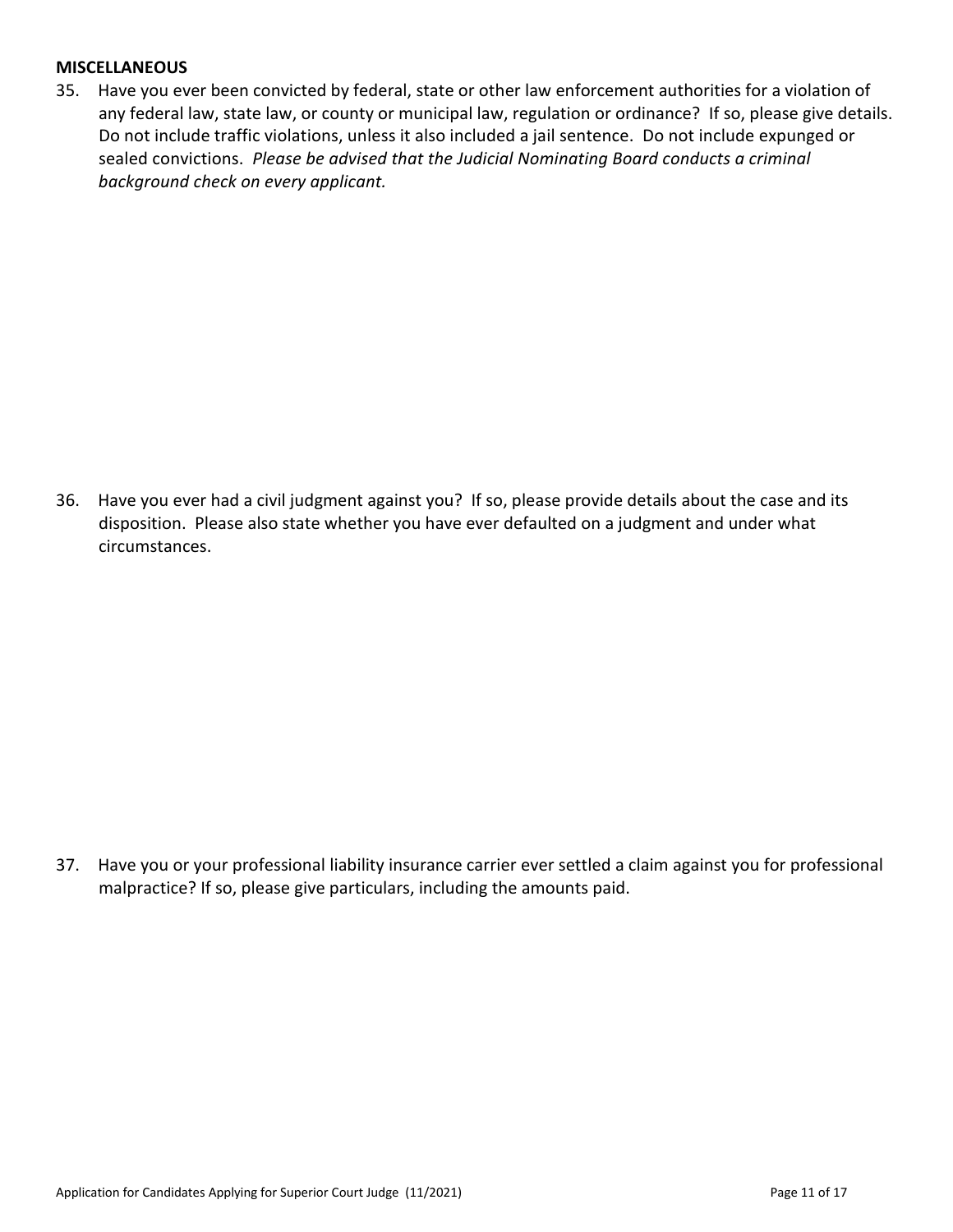38. Have you ever been disciplined for a breach of ethics or unprofessional conduct by any court, administrative agency, bar association, professional group, or Professional Conduct or Responsibility Board in any jurisdiction? If so, please provide details.

- 39. Are all your taxes paid? (federal, state and local) current (i.e., filed and paid) as of the date of this application? If not, are you on an approved payment plan?
- 40. Has a tax lien or other collection procedure (including receipt of balance due notices) ever been instituted against you by any federal, state, or local tax authority? If so, please explain and describe the outcome.

41. Have you ever been the subject of any audit or investigation for federal, state or local taxes? If so, give full details.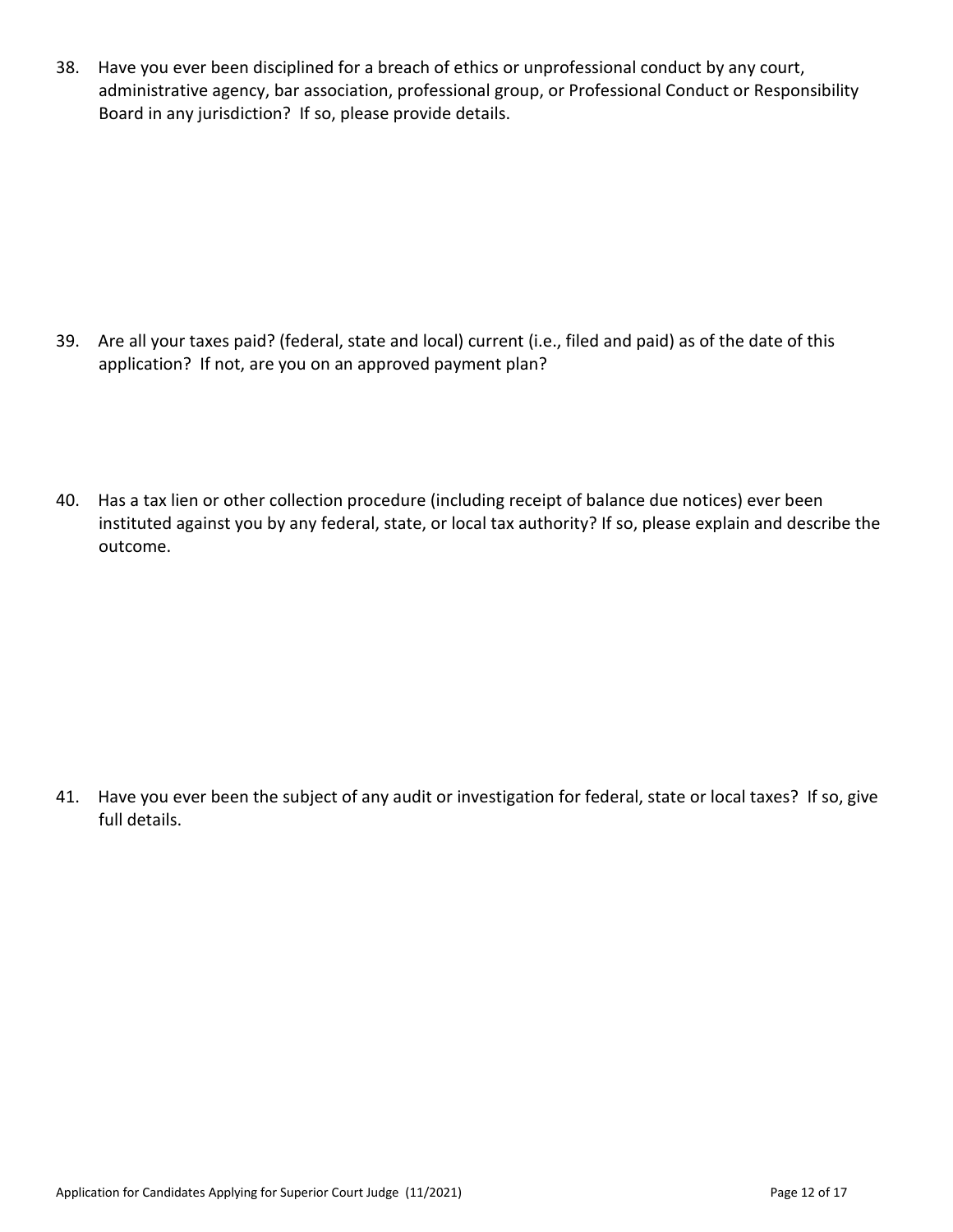42. Have you ever declared bankruptcy? If so, give details.

# **JUDICIAL OFFICE QUESTIONS**

43. Why do you want to hold the judicial position for which you are applying?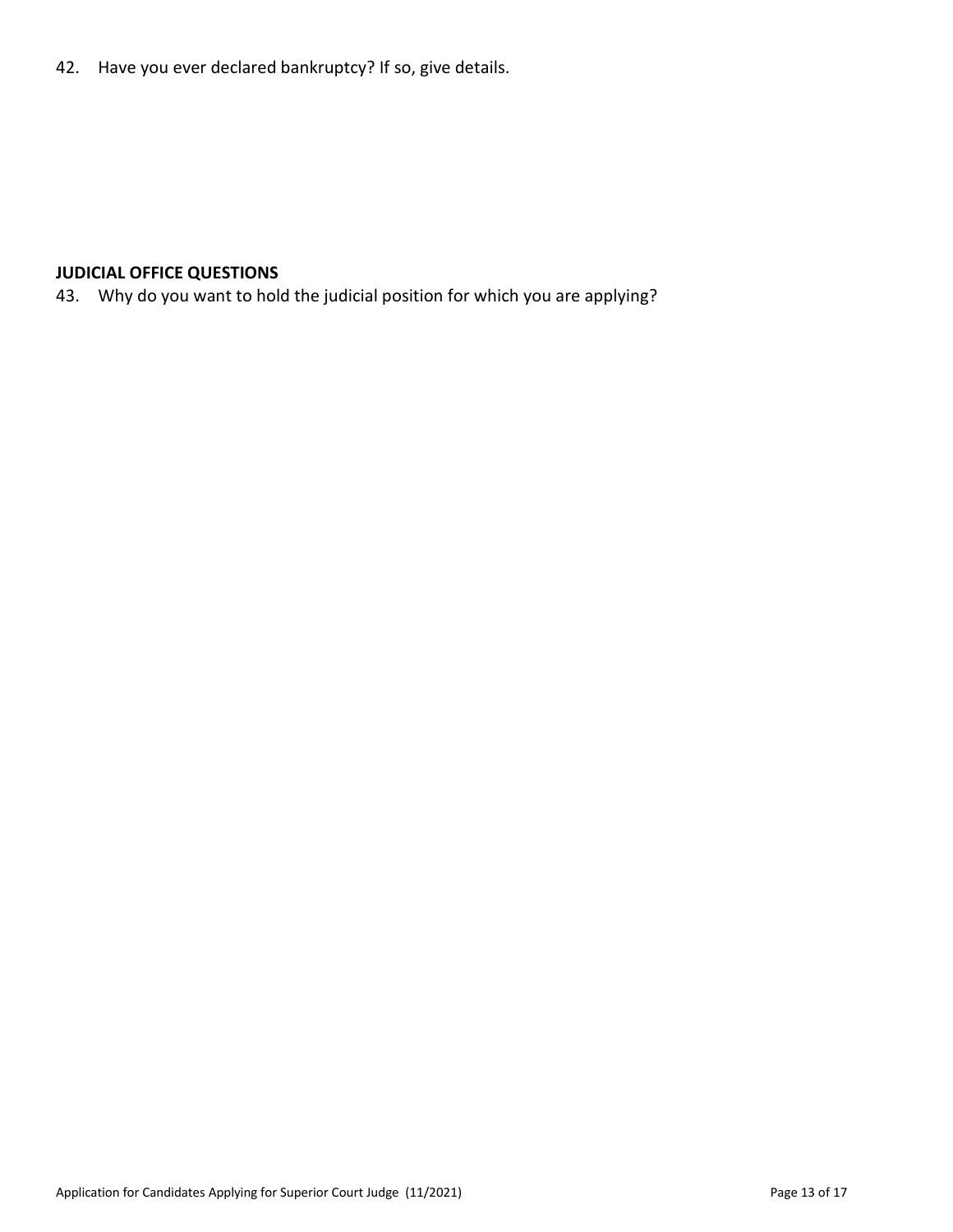44. Please describe a legal case or experience that has a special significance in shaping you as a lawyer, as a person, or both, and explain why.

45. Please describe a personal experience that you believe will influence your ability to serve as a successful justice and explain why?

46. Please describe your experiences working with diverse populations.

47. What do you see as the primary issues facing the judiciary today? What would you propose to address or resolve the issues you've identified?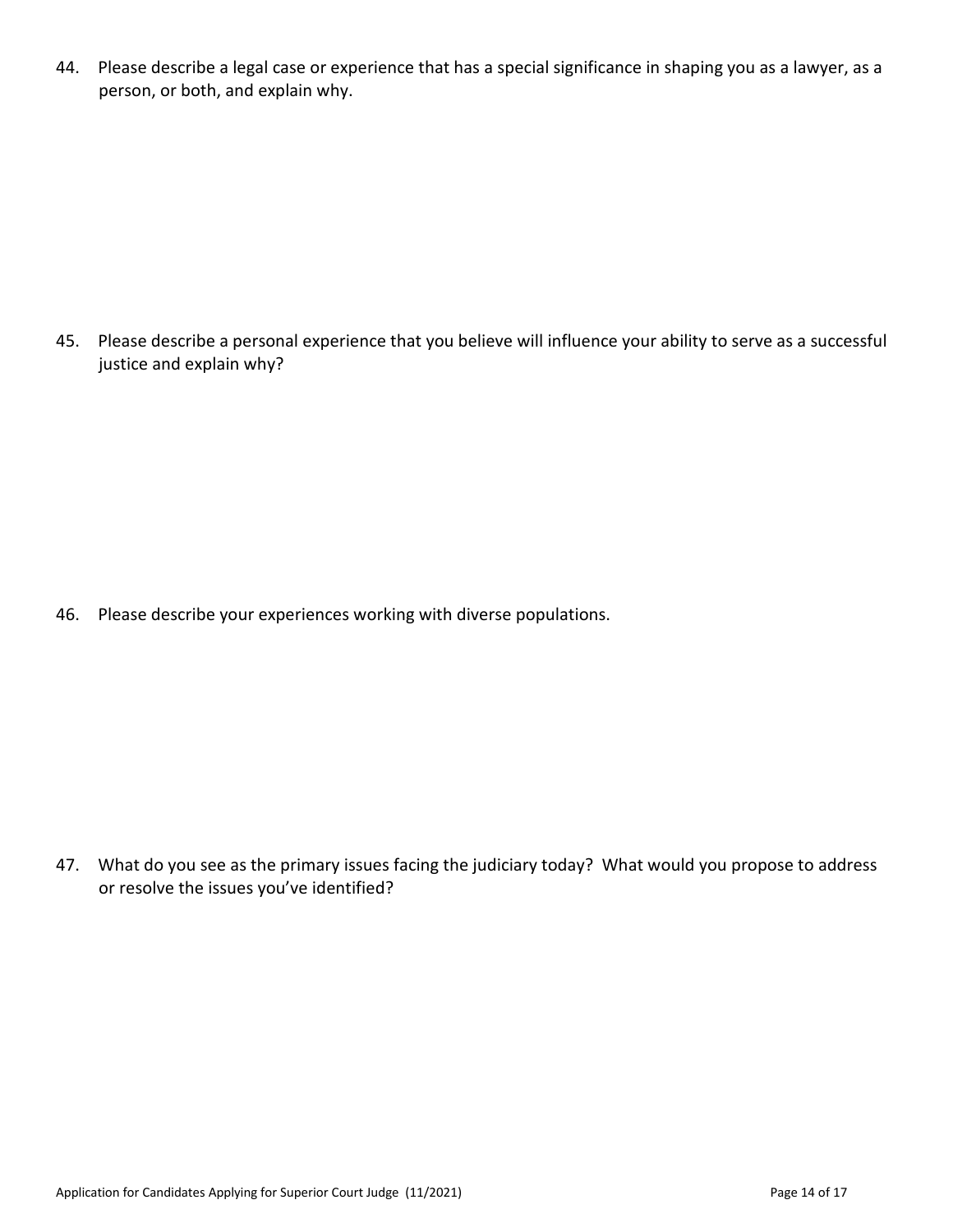48. Please describe any administrative and managerial experience that would make you a successful Superior Court judge.

49. Reflecting on your career to date, which individual has had the most profound impact on your work and why?

50. What makes you well qualified to hold the position you are seeking?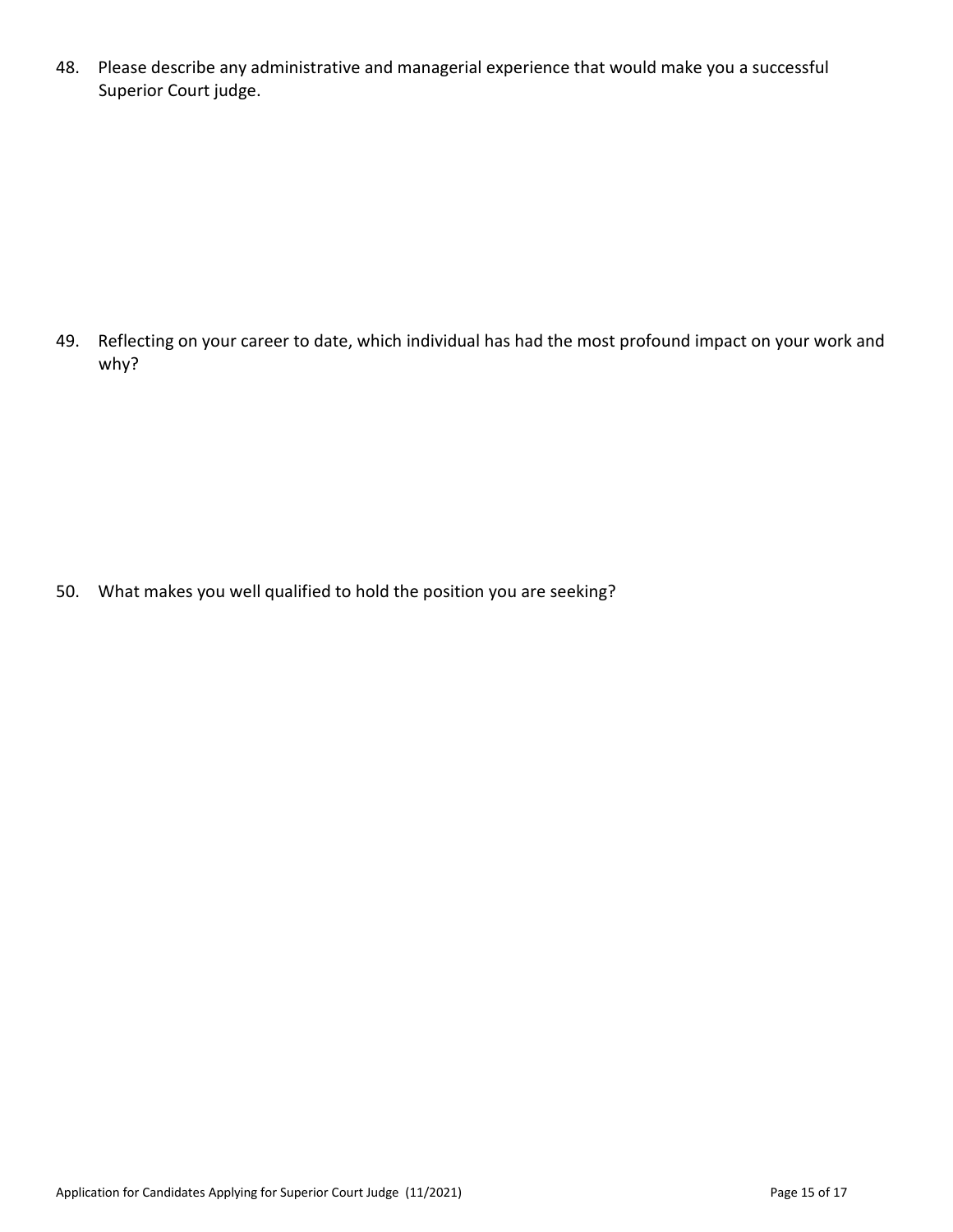- 51. Please attach a representative writing sample appropriate for the position for which you are applying. (Maximum of 10 pages.)
- 52a. In the space below, please explain why you selected this writing sample.

53. List the names, addresses, e-mail addresses, and phone numbers of four references who know you professionally. Please include at least two professional adversaries. Please describe how each named reference knows you. *Please be advised that Judicial Nominating Board rules permit Board members to contact non-references for additional information about applicants.* **Reference 1**

**Reference 2** 

**Reference 3**

**Reference 4**